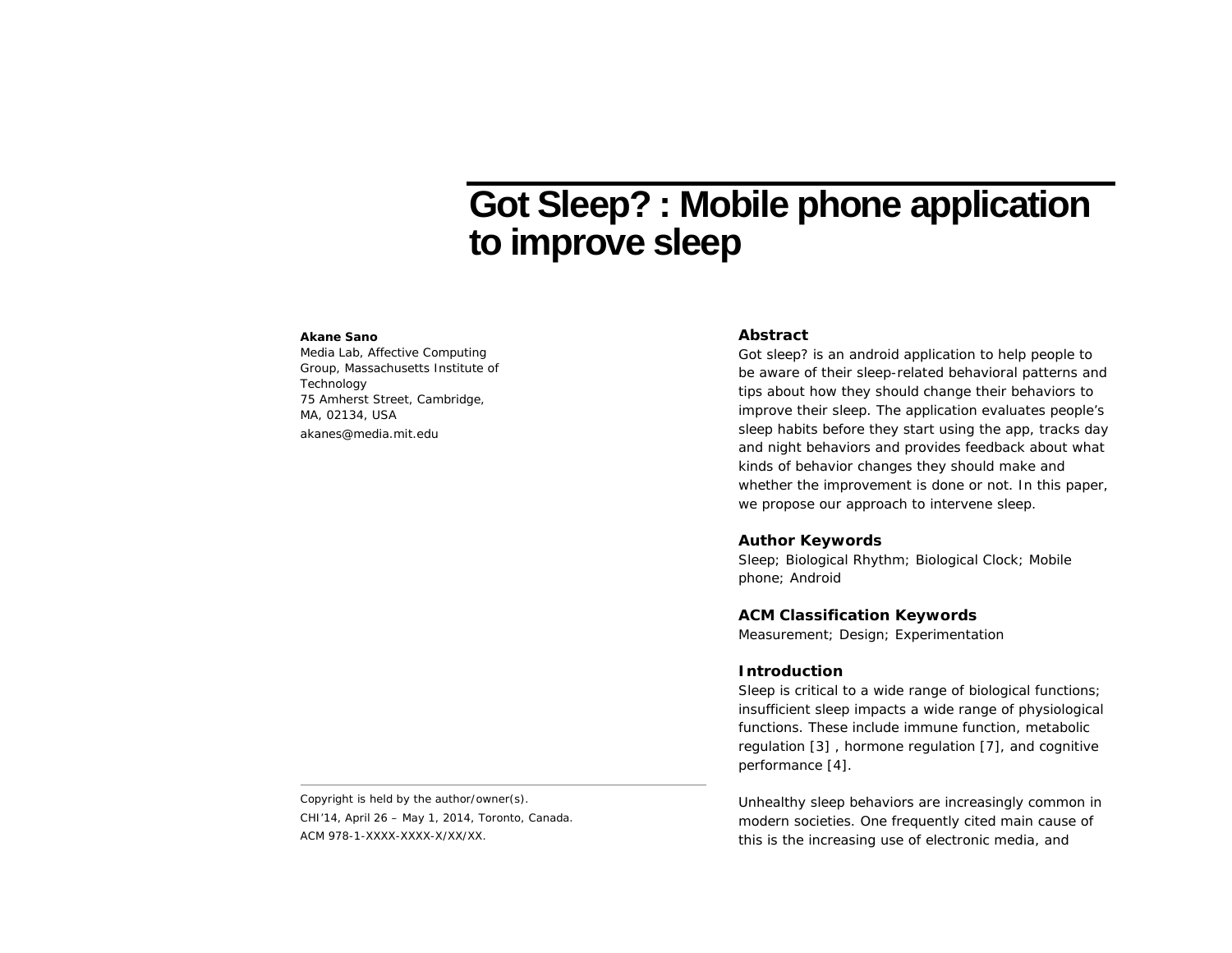increased connectivity and socializing via social media. One of the main methods of communication is text messaging, and many of these interactions occur late at night, resulting in later bedtimes and disrupted sleep [2]. Recent data show that healthy and unhealthy sleep behaviors propagate between individuals connected by a social network. In addition, the social media itself may influence sleep through the light emitted by the devices; such relatively dim light at night has the capacity to delay sleep onset, suppress levels of the sleep promoting hormone melatonin and delays of the endogenous circadian biological clock [6] that promotes sleep and wake at certain times, thereby making it more difficult to fall asleep at the desired time. In addition, excessive internet and mobile phone use can cause anxiety and insomnia, and in the long term these effects can potentially lead to depression [10].

#### **Previous Work**

Many researchers have worked on sleep intervention. Sleep education also helps people to understand the importance of sleep and has been tested and measured its effect over various populations [12]. Online sleep training or therapy system has also been developed [9]. Less engagement has been pointed out in online therapeutic system than taking therapy in person. Using technology, home sleep monitoring system can tell users how long and how well they sleep with an accelerometer on smart phones or wearable devices. Lullaby is a system to monitor sleep and bedroom environment (light, audio, temperature and motion on the bed) [5]. ShutEye is a mobile phone application to track user's behaviors affecting sleep and provide recommendation to improve their behaviors [1]. Mobile phones which users carry with them most of the time, can send messages to users promptly and could make

users engaged with the system. In addition, smart phones have many kinds of sensors which can monitor user's behaviors and environment. One of the important factors in intervention is how we can engage users and make them stay using the technology for a long time. Also, playfulness can be also the important factor in the system. Gamification has been considered as important roles to encourage people to change behaviors or keep using technology for a long term.

We propose a system to monitor user's behaviors and environment, collect subjective and objective measures about sleep, health, mood and performance and provide personalized feedback to encourage users to change their behaviors to improve users sleep.

#### **Got sleep?**

Got sleep is an android application with the following features.

#### *Initial Evaluation*

Users are asked to fill out Pittsburg Sleep Quality Index questionnaire to evaluate their sleep habits at the beginning (Figure 1).

When have you usually gone to bed?

## **Choose Time**

How long (in minutes) has it taken you to fall asleep each night?

 $\pmb{0}$ 

**Figure 1.** Sleep habit evaluation using PSQI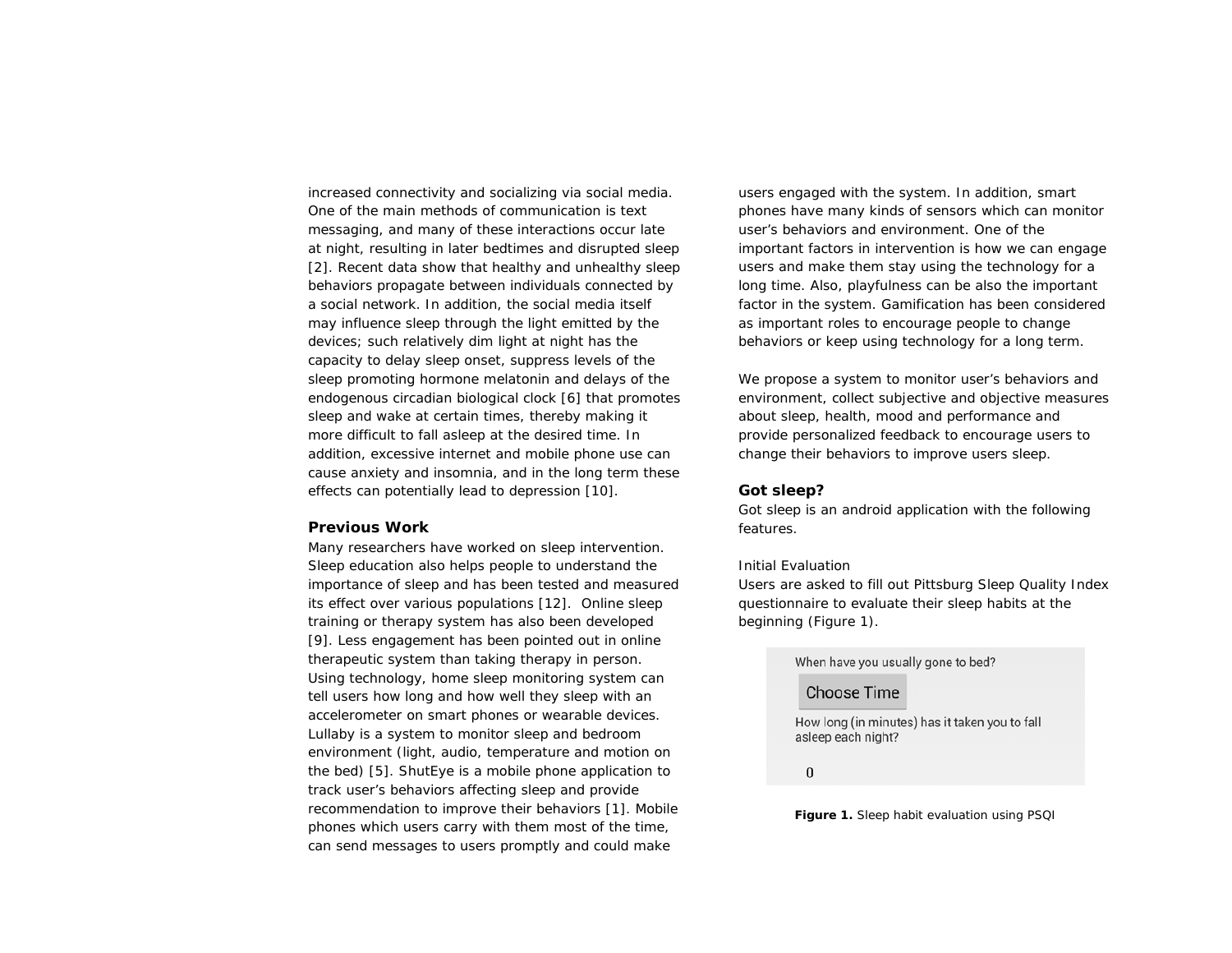*Daily behavior & sleep environment monitoring* The app monitors users' behaviors and sleep environment and also collects subjective measures. These data are not only visualized on the graphs (Figure 2) but also used to personalize the feedback.

Accelerometer

Accelerometer is used to monitor movement on the bed. We have been working on comparing phone accelerometer, actigraph and polysomnography data to develop algorithm to detect sleep/wake and sleep stages.



o Regularity

**Figure 2.** Visualization of sleep history.

**-** Light Exposure

Phone can be kept inside a pocket or in a bag; however, by exposing their phone to their bed-room, the app monitors ambient light intensity. Also, like f.lux, we can control the display brightness and color so that blue light does not disturb circadian rhythm and remove users' sleepiness at night.

Sounds, humidity and temperature

Sound, humidity and temperature at the user's bedroom are monitored during their sleep.

Phone usage

The app also monitors phone usage to understand how late users interact with their phone and what kinds of social interaction they have (phone call, sms, location and screen on timings).

**•** Daily questionnaire

Users are asked to fill out the timing and amount of food and caffeinated drink intake, exercise and subjective measures about sleep, health, mood and performance (Figure 3). These daily questionnaires can be customized in the settings depending on the users' behaviors.



**Figure 3.** Daily questionnaire

# *Feedback*

Based on the sleep hygiene tips [8, 11], the app provides users feedback about the following factors.

- Sleep duration, quality and regularity
- Nap timing
- Exercise
- Sleep environment